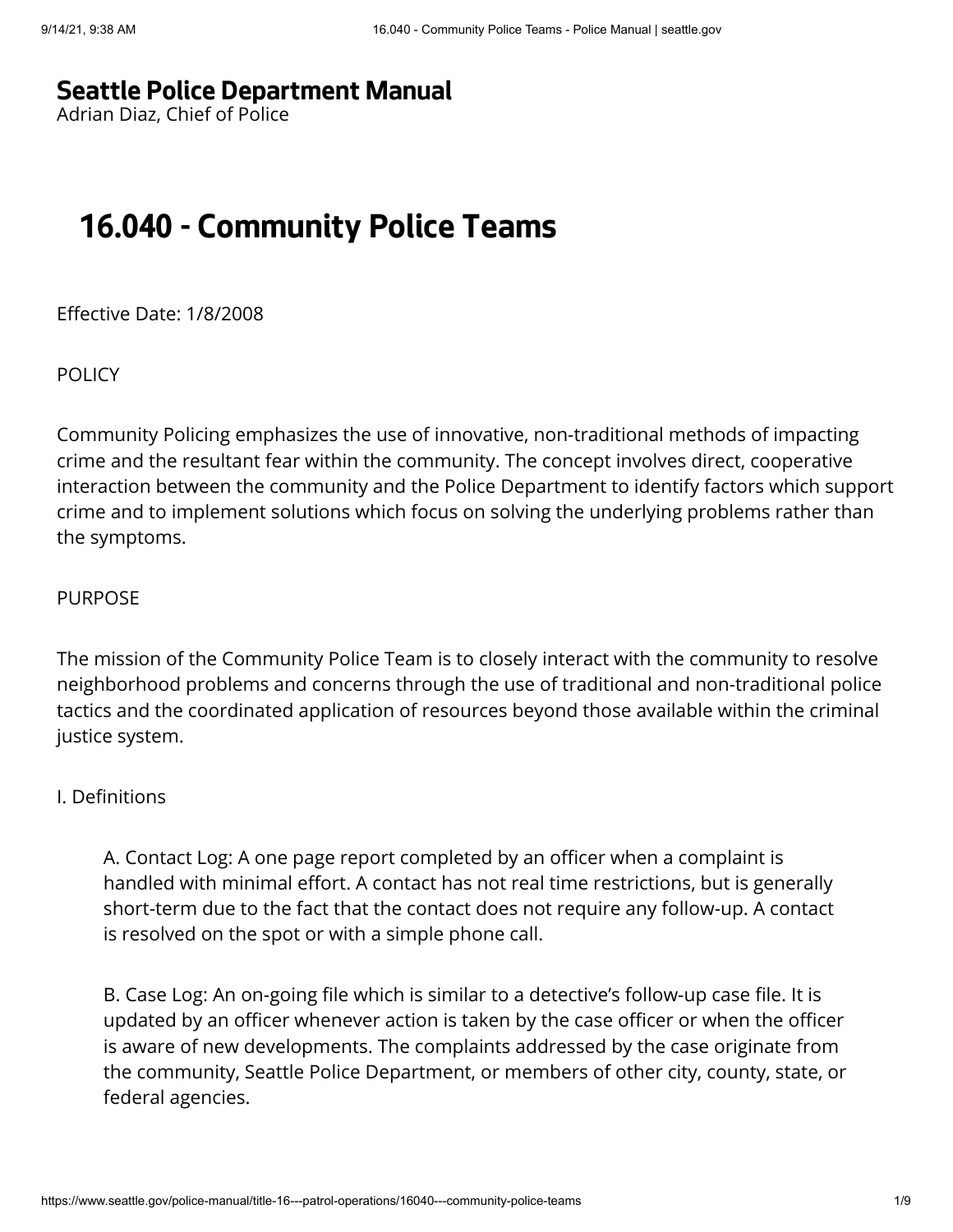C. Project: Projects require pre-planning and approval by the respective Precinct's Operations Lieutenant. Projects are generally long-term in nature and always require a S.A.R.A. Order complete with mission statement and goal. Projects may require coordination with multiple agencies and at the very least, demands the attention of multiple officers. An example of a project would be the cleanup of the transient encampments which require multiple agency coordination.

# II. Team Members

# A. Responsibilities

1. Enlist the support and aid of the community and its leaders to carry out the action plan.

2. Utilize creative problem solving techniques, such as brainstorming sessions, which involve non-traditional police tactics.

3. Perform duties and activities within the target areas assigned.

4. Act as coordinator of individual projects as assigned.

5. Stay aware of events occurring within their respective project areas and make suggestions relative to deployment of resources.

6. Maintain close contact with the community through personal interaction to identify fears and concerns from our citizen partners.

7. Engage in high visibility directed patrol in assigned areas.

8. Take necessary enforcement action when a criminal act occurs and complete all required reports.

### B. Selection

1. Requires three years experience as a police officer. Education may be considered in lieu of desired minimum.

2. Be willing to work a varying and flexible assignment schedule.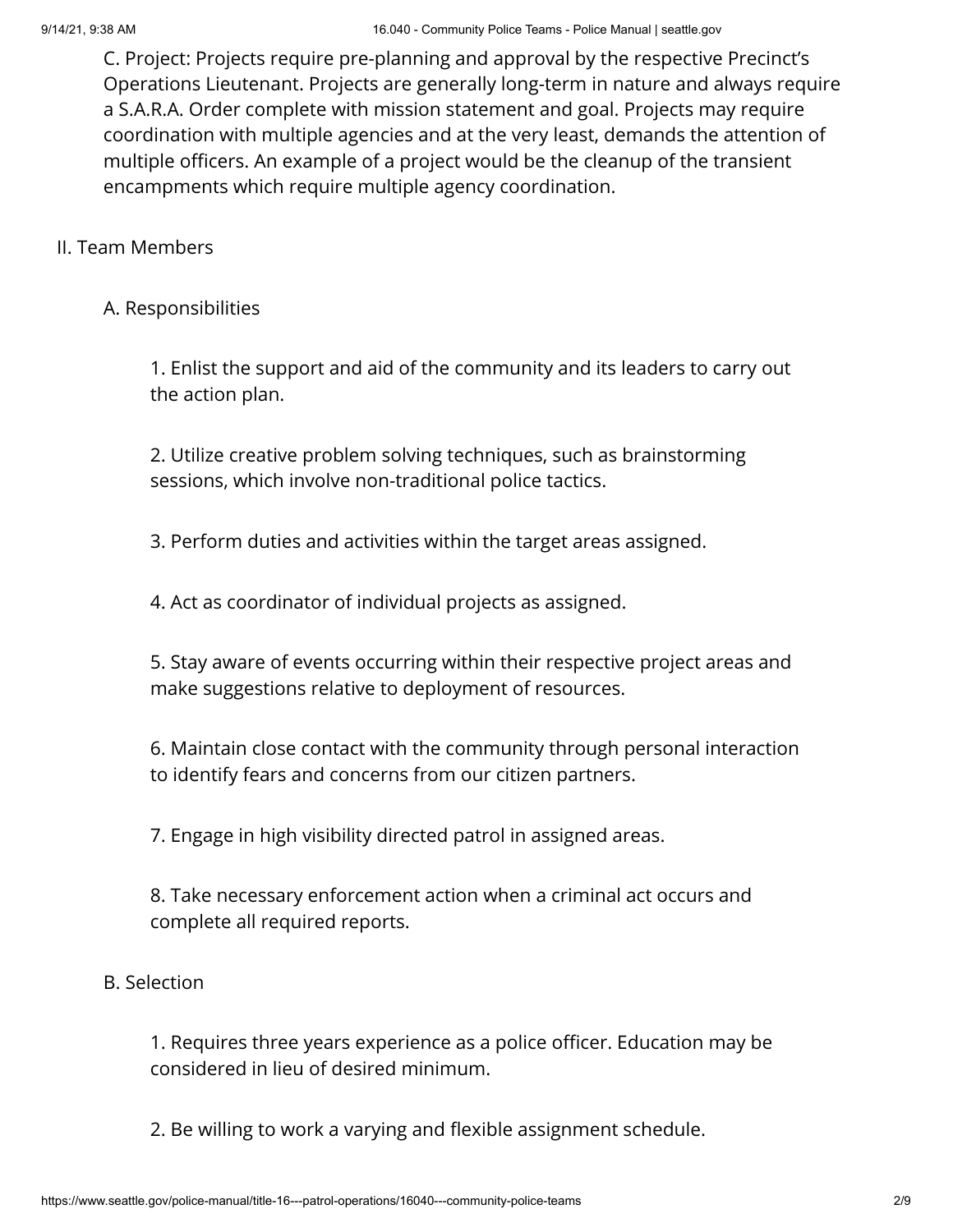3. Possess the level of interpersonal skills necessary to interact and coordinate with varied community groups comprised of diverse ethnic and cultural backgrounds, various public and private agencies, and community leaders.

4. Possess the desire and sensitivity necessary to work with all facets of the community in an unbiased manner.

5. Be able to work in a non-structured environment which emphasizes personal creativity as a problem solving technique.

6. Attend specialized training courses as required.

7. Demonstrate consistent work habits which reflect a high standard of performance and initiative.

8. Possess satisfactory performance ratings and assessments by sergeants.

9. Demonstrate ability to maintain self control in situations of high stress, and the capacity to impart an intelligent and energetic display of confidence in all situations.

10. Be subject to a thorough review and assessment of personnel records, internal investigations files, and supervisory evaluations.

11. Possess ability to work individually and as a member of a team.

12. Possess an above average ability to interview, write, and speak effectively.

### C. Training

1. A forty hour training program is necessary to prepare team officers for the attitudes and demands necessary to function in the team.

2. Specialized training includes

a. Identification and utilization of community resources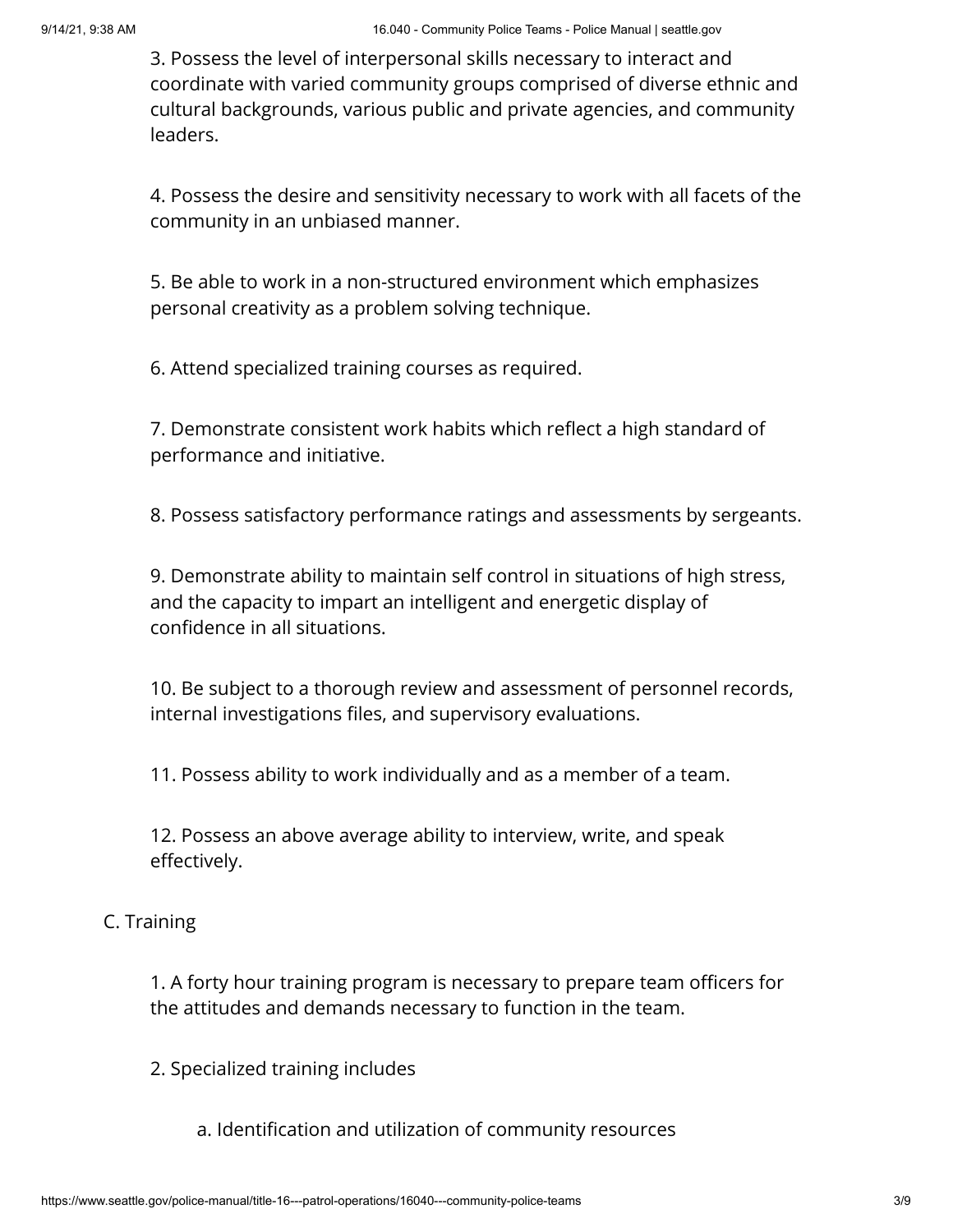b. Public speaking and effective communications

- c. Interpersonal skills
- d. Problem solving techniques
- e. Crisis intervention
- f. Crime prevention
- g. Positive interaction skills
- h. Stress management

### D. Tenure

1. Barring unforeseen circumstances, Precinct Captains should attempt to return CPT personnel to the watch of their origin at the conclusion of their assignment.

#### E. Work Hours

1. Due to the nature of the CPT mission, a wide range of flexibility in work hours is necessary.

2. The Operations Lieutenant assigns tasks considering the needs of the projects, the needs of the Department, and the affected collective bargaining agreement.

3. Overtime

a. Approval of shift extensions are authorized by the Sergeant.

b. Approval of discretionary overtime is subject to the prior approval of the Operations Lieutenant.

#### F. Uniforms and Equipment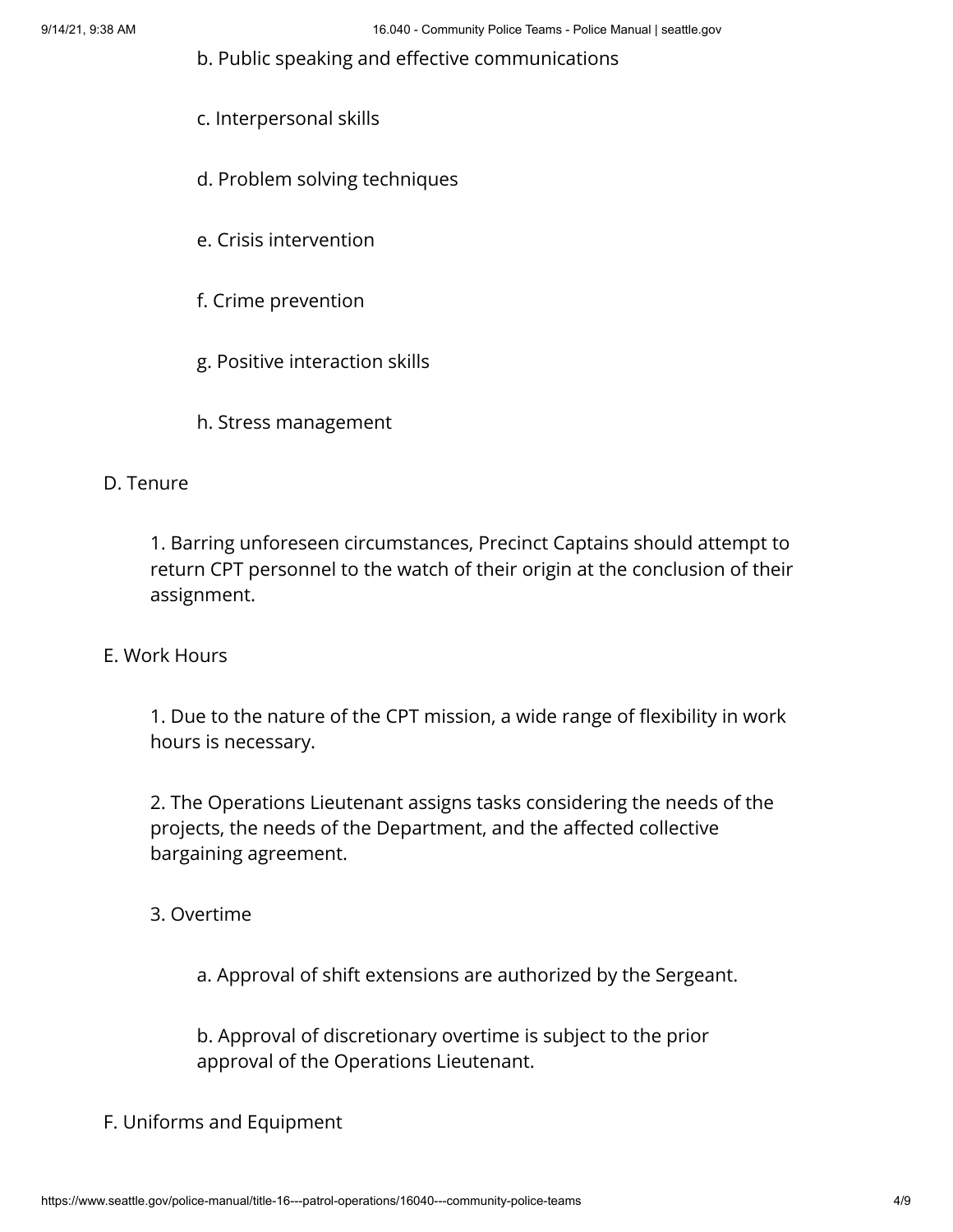1. Position is a uniform assignment.

EXCEPTION: Operations Lieutenant may modify the dress code when deemed necessary due to the nature of the assignment.

2. Extended plainclothes assignments require the approval of the Precinct Captain.

- G. Problem Identification
	- 1. Use the following sources for identifying projects for the team:
		- a. Precinct Captain
		- b. Precinct Advisory Council
		- c. Community groups
		- d. Citizen partners
		- e. Crime Prevention Unit
		- f. Patrol officers & Sergeants
		- g. Crime Analysis statistical information
		- h. Social agencies
		- i. Other government and private agencies

#### III. Target Selection

- A. Action Plan Development
	- 1. Upon receipt of a target assignment from the Precinct Captain:
		- a. Identify and verify factors causing concern in the community.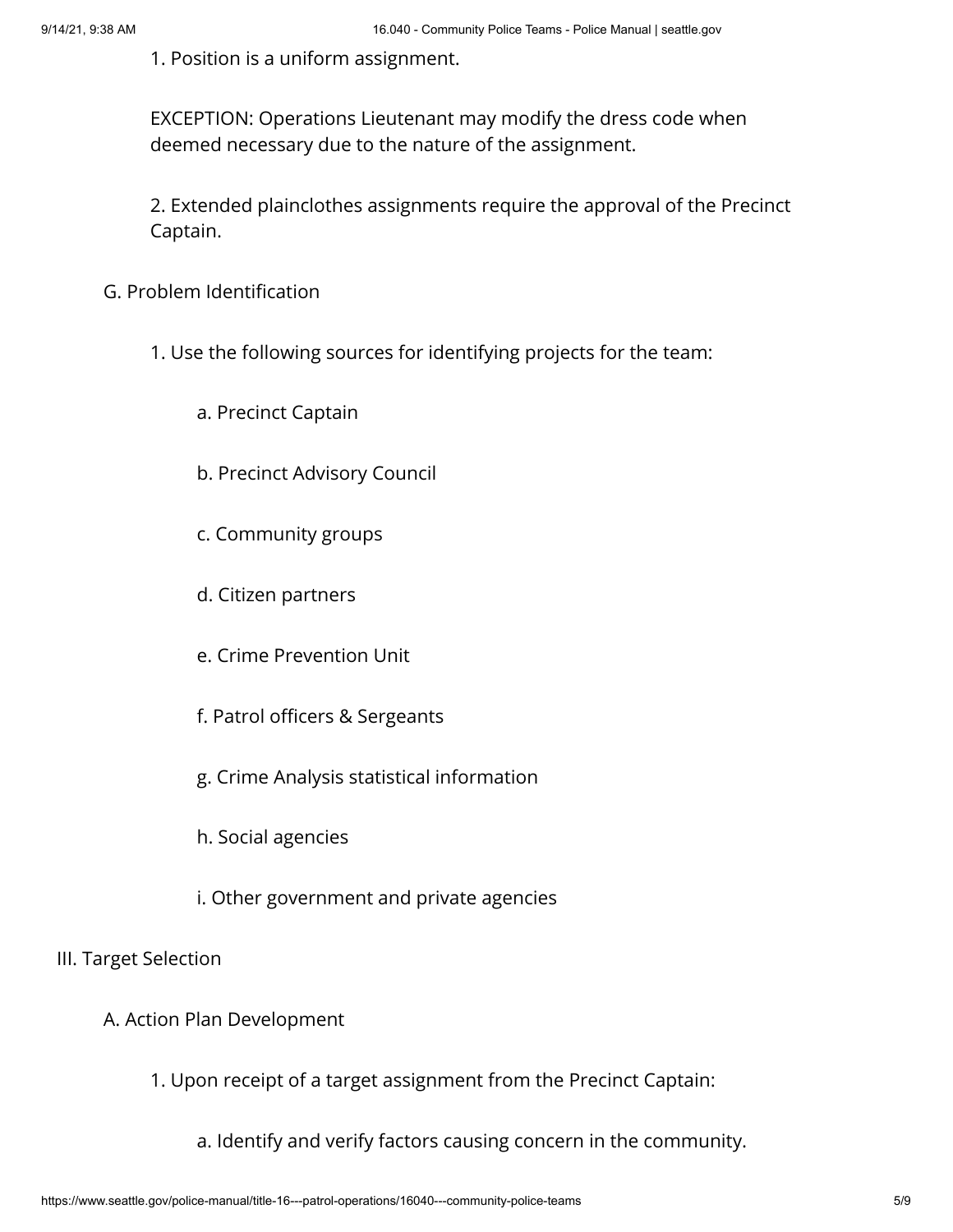b. If no significant cause for concern exists:

(1) Operations Lieutenant may elect to withdraw the team.

(2) Inform Precinct Captain of initial contact, the evaluation of the perceived problem, and the justification for the withdrawal of team resources.

(3) Utilization of normal patrol resources may be advised if appropriate.

c. If a problem is deemed appropriate for team intervention:

(1) Formulate action plan, including:

(a) Nature of perceived problem.

(b) Evaluation of possible methods to be used to resolved the problem.

(c) Proposed implementation of strategy using those methods.

(d) Probable results expected.

(e) Short and long term goals to be achieved to resolve the problem and stabilized the community.

(2) Submit plan to the Precinct Captain for approval.

2. Deployment

a. Deploy resources at the direction of the Sergeant after approval from Precinct Captain.

b. Sergeant will monitor target areas.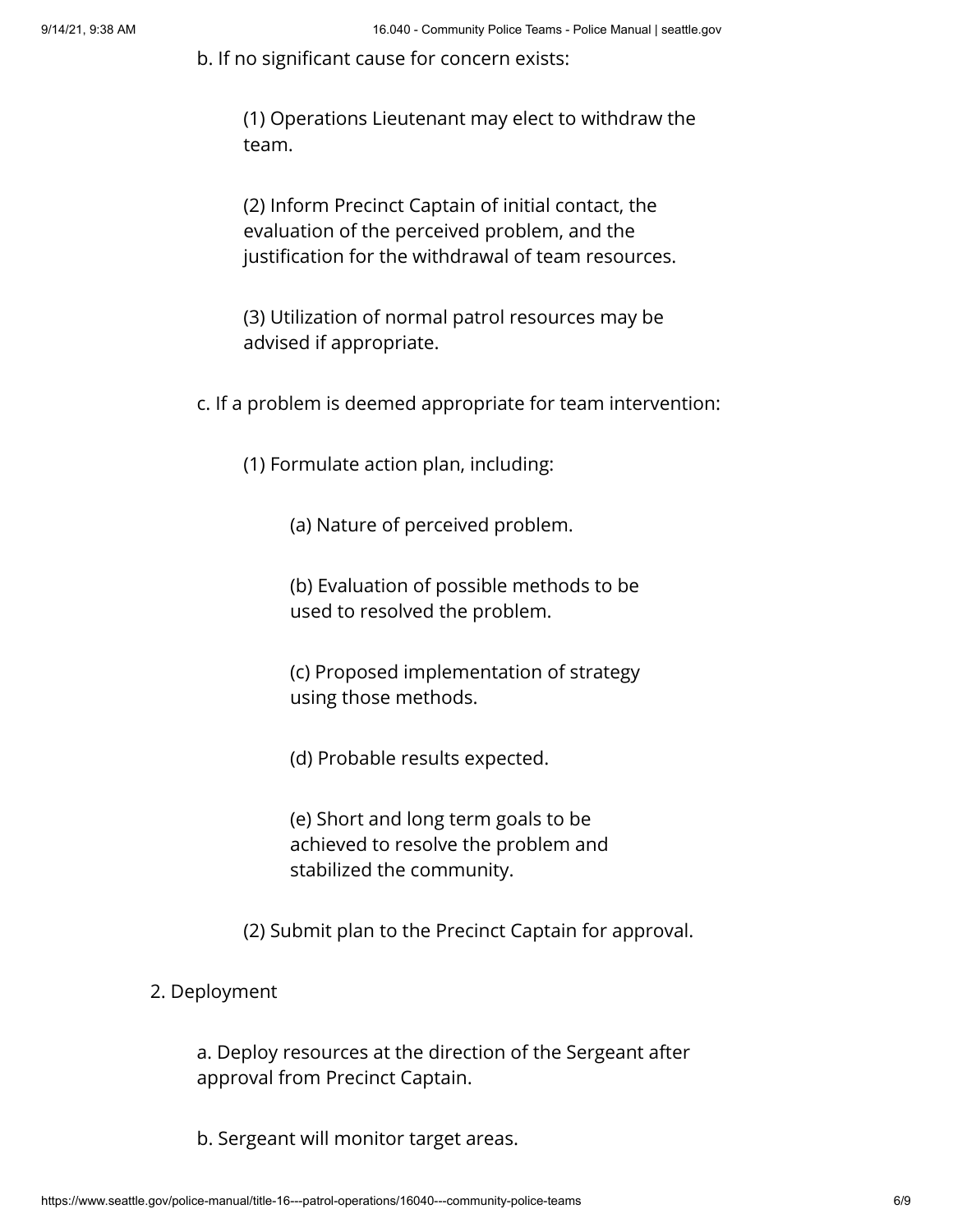c. Plan will/should include:

- (1) Number of personnel.
- (2) Specific tasks to be performed.
- (3) Working hours.

(4) Support available from other units and outside agencies.

(5) Project time table.

3. Project Closure

a. Based upon the Operations Lieutenant's evaluation of whether the long or short term goals have been accomplished.

b. Evaluate community concerns.

c. Determine if goals can be obtained.

d. Document activities performed.

e. Determine if a maintenance program will be instituted to ensure problems do not reappear after the team's withdrawal.

f. Sergeant is responsible for ensuring that extended community contact is maintained and that accomplishments and commitments are preserved.

#### B. Requests for the team

- 1. Direct to the Operations Lieutenant.
- 2. Explain the specific need for the team.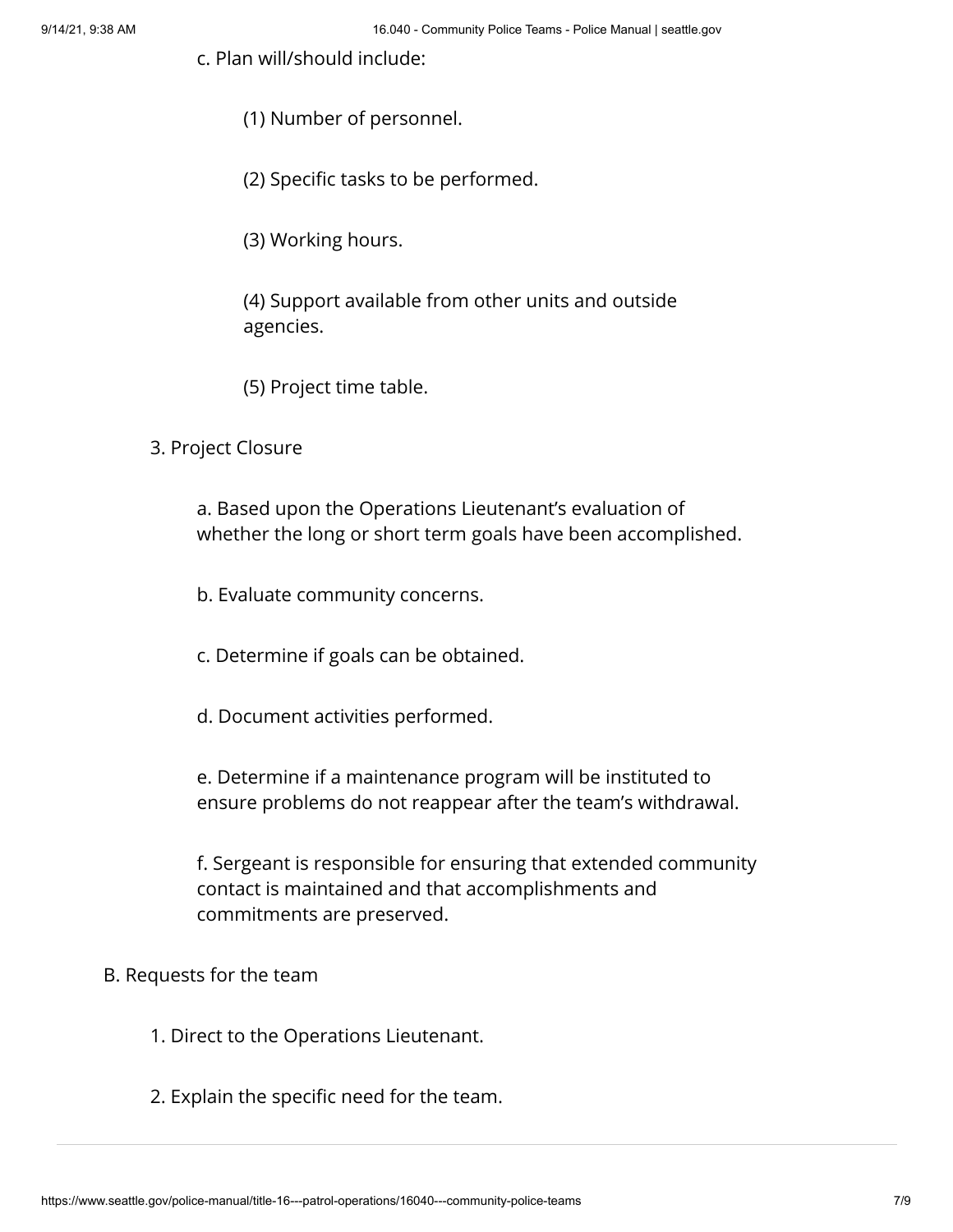# **Police**

**Address:** [610 5th Avenue, Seattle, WA, 98104-1900](https://www.google.com/maps/place/610%205th%20Avenue,%20Seattle,%20WA,%2098104-1900) **Mailing Address:** PO Box 34986, Seattle, WA, 98124-4986 **Phone:** (206) 625-5011



# **City-Wide Information**

[Elected Officials](https://www.seattle.gov/elected-officials)

[Open Data Portal](https://data.seattle.gov/)

[Public Information Requests](https://www.seattle.gov/public-records)



**EE** [City Event Calendar](https://www.seattle.gov/event-calendar)

[City Newsletters](https://public.govdelivery.com/accounts/WASEATTLE/subscriber/topics?qsp=CODE_RED)

# **SPD Information**

- 1. [Find a Police Job](http://www.seattle.gov/police/police-jobs)
- 2. [Contact SPD](http://www.seattle.gov/police/about-us/contact-us)
- 3. [Police Locations](http://www.seattle.gov/police/about-us/police-locations)
- 4. [Crime Information](http://www.seattle.gov/police/information-and-data)
- 5. [SPD Manual](http://www.seattle.gov/police-manual)

The Seattle Police Department (SPD) prevents crime, enforces laws, and supports quality public safety by delivering respectful, professional, and dependable police services. SPD operates within a framework that divides the